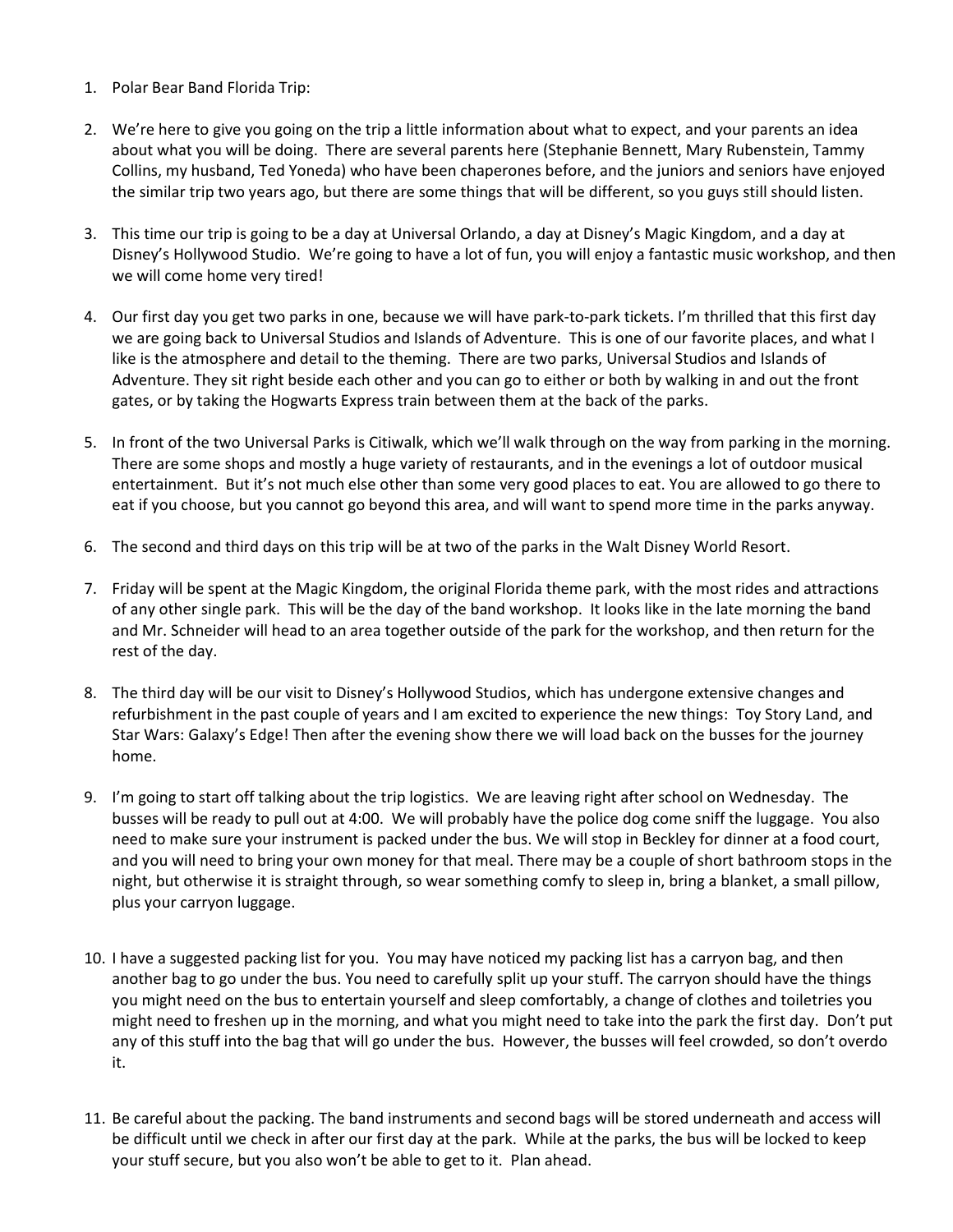- 12. Bring a little entertainment for the bus ride, but try to save your cell phone charge. More on that later! The bus will probably have a DVD player, so we will probably put on a movie for some of the drive. The primary activity on the bus should be sleeping!
- 13. When we first get to Orlando, we will go to the hotel, where they are giving us access to a few rooms so we can go in and change and freshen up. There is fast food next door to get breakfast. We'll probably split up so some go change and some go eat, and then switch. As soon as we get ready, we will head to Universal. Pack what you may need in the park in your small string bag, maybe a jacket for the evening. Don't dawdle, we need to get the park before the lines get long!
- 14. Think about what shoes to wear the first day: Have comfortable shoes that are broken in! You will be walking a lot, and if not used to that you might want to start taking long walks now. Average at the Magic Kingdom is about 10-12 miles per day. Headliners at all the parks are usually spread far apart as possible. Do NOT wear flip-flops, sandals, anything really new.
- 15. Check ahead on the weather report before we go, and think about what you want to wear the first day: Late Feb temps usually around mid-70s during the day, and around low to mid-50s at night, and generally not much precipitation. We will be there for long days, so wear layers, like a T-shirt with a long-sleeved shirt over it and a light jacket on top. Things you can peel off and stuff in your bag. We would really like it if you all wear something representing Fairmont Senior High School, a school shirt or jacket or sweatshirt, each day we are there.
- 16. Ok, now some logistics; you won't have access to the bus or the hotel when we are at the park. Have a park bag ready in your carryon for the first day. The band boosters are supplying you with a string bag. Use it, or your own Fanny pack, SMALL backpack or string bag, cross-body bag, or wear cargo pants. The nice thing about the string bags is that it makes the members or our group recognizable to chaperones in our group who might not know all the students. It can also help others recognize that we are part of a group. On our last trip, one student dropped his ticket. Whoever picked it up saw the band name on the bag, and posted a message to our Facebook page and the student got the ticket back!
- 17. A Lanyard with a ID card pocket is nice for quick access and safe carrying of your tickets and cards and money. You will need your ticket cards for FastPass+ at Disney, and need your tickets at Universal for switching parks or to ride the Hogwarts Express. Disney tickets have RFID and work like Magic Bands. Their magic bands are available for purchase, or you can link one from a prior trip, but you DO NOT need to buy one. You can also put your meal card in the lanyard, even other money or cards. If you don't have a lanyard, make sure you have a secure pocket for your money &/or credit/debit card &/or gift cards. That means put it in a pocket that is deep and zips or snaps shut. Our string bags this time do not have any outside pocket, so things you put inside may shuffle around and get lost in there at inconvenient times. I find the Lanyard more convenient and safer.
- 18. You may want some money when in the park, for food costs over your meal gift card, souvenirs, emergencies. Keep it somewhere safe, not loose in your pockets. Money Tips: Don't keep all your cash in one place, keep money for future days in your non-park suitcase, and cash you do have split it between a pocket, your bag, your lanyard. Don't forget to save money for the meal break on the trip home.
- 19. If rain is called for, bring a disposable poncho (in parks cost \$9-15, at Dollar General it is \$1-2). The band boosters will give you one! If it happens to look like we will encounter a lot of rain you might want to grab a couple more to bring with you for the other days, because it is hard to repack a wet unfurled poncho back into a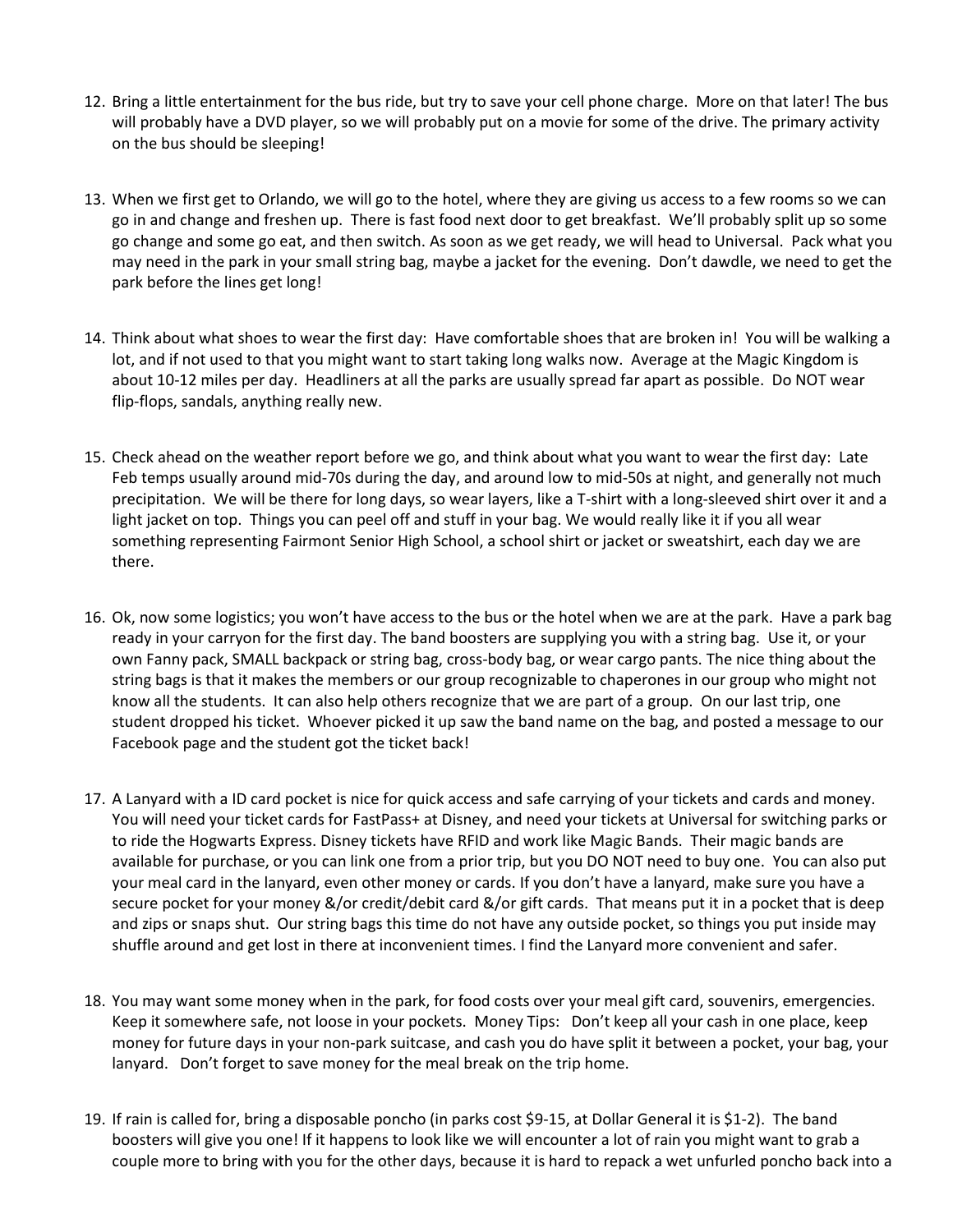little bag. Plastic Ziploc bags are so handy (for phone, food, spare socks, etc.) I try to always pack a few every time we travel. And I usually wad up a grocery bag in the corner for water rides, rain, etc.

- 20. A Cell Phone is needed if at all possible; I'll give you a LOT more about cell phones in a minute. You NEED to keep it charged up, so in your back you also should have a Charging cable and/or a CHARGED UP charging battery / power bank. If you don't have a cell phone, you MUST hang out with someone who does.
- 21. Here's other stuff to bring: sunscreen (yes, even in Feb! Even on an overcast day the Florida sun can burn, Mr. Schneider), hand sanitizer (coronavirus!), chapstick, makeup if you wnat, CL solution. Keep it light! Sample sizes are great!
- 22. Bring some snacks (granola bars, fruit snacks, raisins, etc.) and maybe a water bottle. On day 2 and 3, grab some fruit, or even a peanut butter sandwich at the hotel breakfast to bring with you.
- 23. Bring some Sunglasses. (And take extra contacts and prescription glasses on trip in your suitcase!), and/or a hat. In February the sun may be intense! I suggest you might also bring extra socks, in case yours get wet. You may also want to use your poncho and extra socks if you go on any water rides in Toon Lagoon, or on Jurassic Park. You probably also should have a Jacket or Sweatshirt—Days are usually around 70 this time of year, but nights can go down to low 50s!
- 24. I made a suggested packing list of stuff you need to bring, but here is what to NOT bring to the parks: --Leave valuables at home. No need for laptop, iPad, videogames. A phone is valuable to have though. —only what you can carry in your bag, nothing heavy, nothing bulky. You gotta tote it around a long day. --Selfie-sticks are not allowed in most areas we are visiting.

--glass containers/bottles. But you can bring in food!

--Of course, no weapons, drugs, alcohol, etc.

- 25. Now I want to suggest how you can make the most of your time in these parks, and how to get the most value for your money. There is a lot to do in each park and you won't have time to do it all, and you don't want to spend this money for a trip and spend all day wandering around aimlessly.
- 26. My biggest suggestion is to plan ahead: Don't waste time trying to make decisions onsite. Have a basic game plan in mind, or a formal touring plan if you'd rather. Look ahead at the online info and decide what rides and shows are your priority. Look at websites to see when the rides are the busiest/slowest. If you have a phone, download the apps to track wait times. For the Magic Kingdom and Hollywood Studios you can make some FastPass+ ride reservations before the trip.
- 27. You might think this is not a busy time and you don't need to worry about waiting in lines. February is a relative down time, but not actually a slow time nowadays. This trip is at the end of the week after President's Day, when some people have a day off from school or work, and it is the weekend of the Disney Princess Half-Marathon, which may bring extra runners and their entourages, and Epcot is having the "Festival of the Arts", which may attract crowds. Also, at slower times, the lines may still be long even then or bottlenecks occur, because they actually will run fewer cars and have fewer CM/TM working, so the rides may have lower capacity. They also will cut back on kitchen and wait staff on slower days, so food will usually take longer, and/or some venues closed.
- 28. You can get a lot of information online on disneyworld.com, universalorlando.com, touringplans.com, easywdw.com, orlandoinformer.com, wdwprepschool.com, allears.net, wdwinfo.com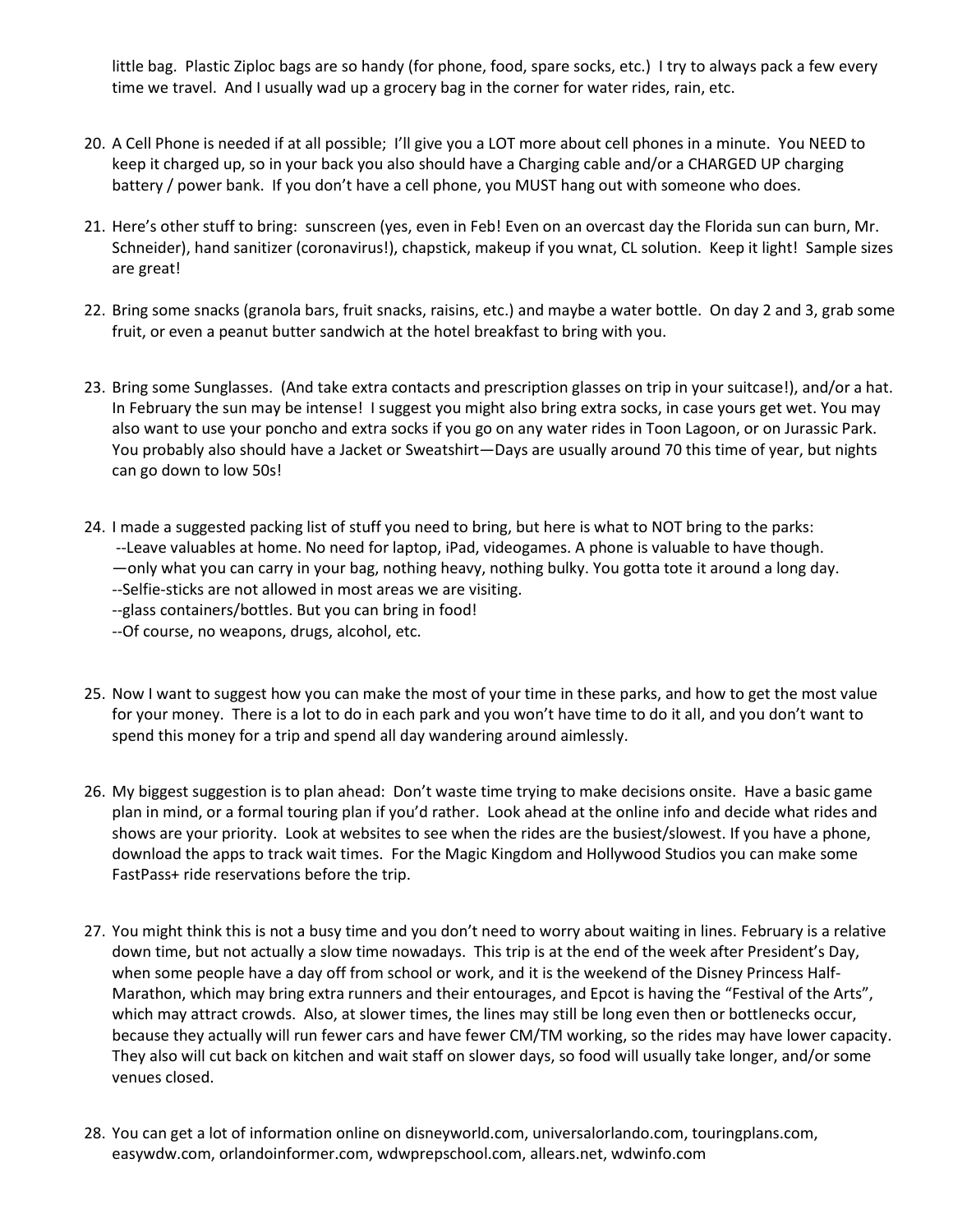- 29. So I looked online and got some basic info for you on the park hours, and predicted crowd levels: Thurs 2/20 Universal Studios (hours 9-7), Crowd Level 6, and Islands of Adventure (hours 9-8), CL 7 Fri 2/21 Magic Kingdom (park hours 9am-9pm), Crowd Level 5 Sat 2/22 Hollywood Studios (hours 8am-8pm), Crowd Level 5 (has gone down from earlier)
- 30. The best way to minimize your time waiting in lines is to follow these tips:
- 31. The place can get crowded later in the day, so for more bang for your buck, we want to get there earlier rather than later. Don't waste precious park time! Wait times are FAR shorter at beginning of day and end of day. Getting there at "ropedrop" is important.
- 32. Look to go on popular rides during the parade times, but avoid ones near either the parades or shows right when they end.
- 33. The parks adjust the posted times to manipulate the crowds, i.e. they lie, saying a longer time if they want to discourage you from getting in line, like at the end of the day.
- 34. Wait times that are posted are retrospective, either by how long it took the last group to get through, or by past historical data. They are an estimate and not a guarantee.
- 35. My very best suggestion is to use a phone app to check wait times, rather than running around parks or just waiting in long lines. I find the official Universal Orlando app to be pretty glitchy, but when it works, the ride times are what are posted in the park. My Disney Experience app is the one you NEED for the Disney parks. You can also look in the app store for your phone for other apps to check wait time. I love the "Lines" app instead of "MDE", it is faster to load, more accurate to the TRUE wait time, simple interface that is easy to read quickly. It's free, but some features are subscription only. There are some other apps, some are free and some are expensive.
- 36. Another great way to save time in line: Use single-rider lines, which are available on lots of rides at UO, but at Hollywood Studios just on Rock'N'RollerCoaster and Millenium Falcon Smuggler's Run, and not officially on any rides at the Magic Kingdom. Some rides at Magic Kingdom don't have a single-rider line, but may call for a single rider jump ahead in the line at the loading area, like on 7Dwarves Mine Train, or Space Mountain. The wait in a single rider line is usually shorter than the stand-by line; but you won't get to sit with your friends, you won't see the queue in places where it is sometimes as much of the attraction as the ride (like for the Harry Potter rides, Men in Black, and Spiderman), and you won't have others you know in your ride photos! My general rule of thumb is if the wait time that is posted is 25 minutes or less, take the regular line, and if more, take the singlerider line.
- 37. Think about what your priorities will be, and even make a "touring plan" at touringplans.com just featuring the rides you want to take, or look for a touring plan on easyWDW or OrlandoInformer.com (for Universal). You can then access the plan on your phone or print it out to keep track.
- 38. I made a handout about Disney's Fast-Pass+ that you can use at the Magic Kingdom and Hollywood Studios. FastPass+ is optional but can be a helpful timesaver, and it is FREE! Fast-Pass+ can be signed up for, changed/modified on your phone, or at kiosks in the park. (On the other hand, Universal's Express Pass costs extra – a lot (\$70-90), and can be purchased once in the parks, but at this time of year I don't think it is worth the money and would not advise you to do that!)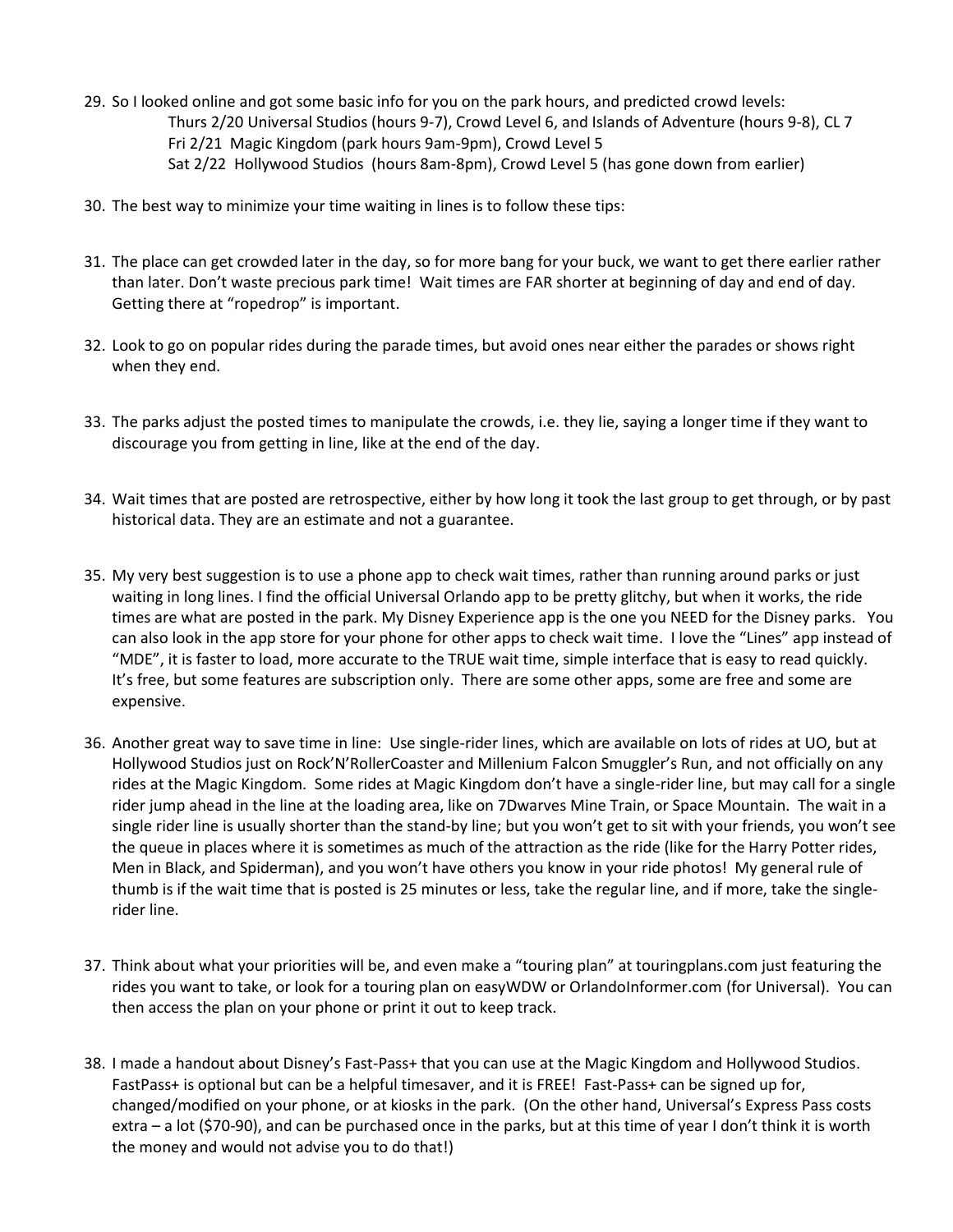- 39. Let's talk a lot about Cellphones. Cell phones have become extremely important for our band trips: Mr. Schneider will use The Remind app to communicate meeting times with the group periodically. Your chaperones will also rely on using the cell phones to keep in touch with you, by asking you to check in with a report of where you are. Students then MUST either have a cell phone and be using it to keep in touch, or stick with a friend who does. Or students can stick with their chaperone at all times if they do not have an access to cell phone communication. But ANY of our group must be in cell phone contact at all times.
- 40. STUDENTS WHO FAIL TO CHECK-IN OR SHOW UP ON TIME WILL HAVE TO STAY WITH MR. SCHNEIDER OR A CHAPERONE.
- 41. There are other reasons to use your cell phone. You will probably want to use your phone to take pictures; everything is so photogenic.
- 42. Here's a great tip: Take a picture of your park ticket, any gift cards you take in park, or any credit or debit cards, AND email/text the picture to someone or save it to the cloud, so if card lost or stolen, you can get it cancelled and replaced quickly and easily.
- 43. Besides the official and unofficial apps for checking ride times etc, there are apps for fun that are specific to the parks. The Disney Play App has games to use in line, the Hidden Mickeys app is like a park-wide scavenger hunt, and the Universal App has had games show up sometimes in their app, like a trivia game for the Fast & Furious ride where the winners get to skip ahead in line. Many restaurants in the park now have Mobile Ordering, to save you time in line. However, you still can't use gift cards with them, so the usefulness is limited for this trip. Download the apps BEFORE you get to the park. Download them when you have time and free wi-fi, so they can download and you can set them up with an account, and not waste time in the park on this task.
- 44. Take a screenshot of your Fastpasses or reservations, because it is quicker to look at a photo than to load the app and navigate to that page. Might even make it your wallpaper on your homescreen. Here is a MAJOR use of your phone – SET AN ALARM WITH VIBRATION 15 Mins before need to be ANYWHERE, either with the band, or for FastPasses or shows you don't want to miss.
- 45. To preserve your battery power, you should turn down brightness, and turn off GPS, and stop using FaceBook/Instagram/Snapchat to preserve your battery power. Don't have apps update or refresh in the background, turn off location services and notifications, turn off automatic cloud updates, don't use Bluetooth, etc. Use a Ziploc bag or a lanyard pack to protect your cellphone from water (on rides or in case of rain). A snack size fits iPhones except plus models ideally. Parks have free resort-wide wifi, but it is sometimes SLOW and WEAK . At UO need to give email and zipcode and say you are 18, because you are giving Xfinity permission to send you cable TV/phone offers. You can get better and faster service with your internet provider, but then you pay for it with your service.
- 46. Try to bring a charger battery / power bank so you can recharge on the go, so not tied to wall to recharge. You don't want to waste your expensive park time tied to an outlet. You can spend \$5 or \$90 for a power bank. When looking at a power bank to purchase, look at the milliampere hours; one with 10,000 mAh can charge up a phone 3-4 times without being recharged itself. Look also at the size and weight, because it is one more thing you need to carry around. Weigh these facts against the cost. Consider other features - It might be worth more to you to get one with cables included, but it might be ok for you to just bring your charging cable to hook it up. Don't forget to take your charging cable to the park if you need one with it! You can get ones with solar panels to recharge themselves. You can get ones that are built into a phone case. Amazon has portable charges in this power range from \$10 and up. I saw some at Walmart yesterday that were \$15 for 6700 mAh.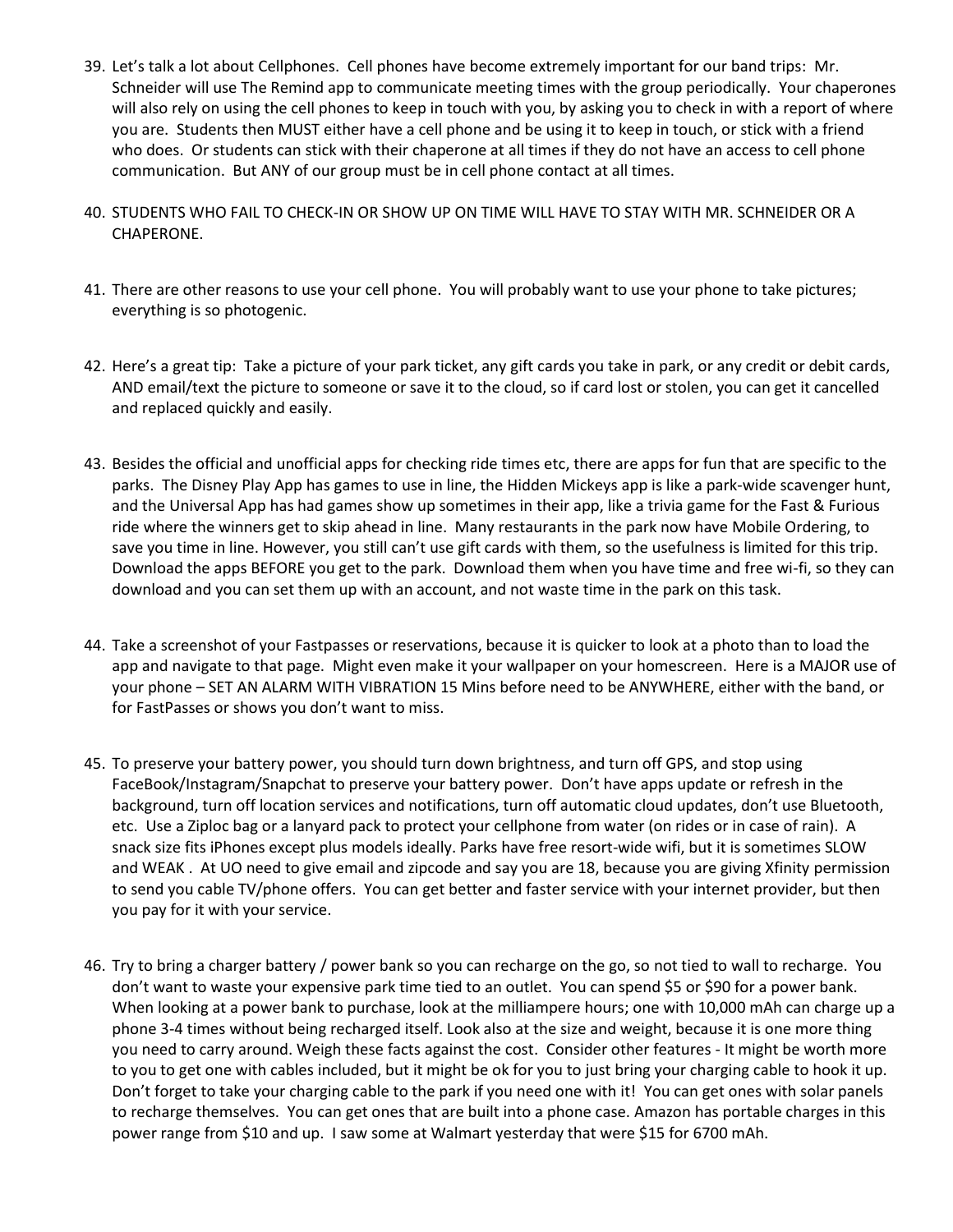- 47. It is good to have BOTH a power bank and your regular charger and cable. Some restaurants have open outlets can use while dining, but at Disney will make you unplug if not eating, and at Universal sometimes they will ask you to unplug sometimes because their official stance is that outlets are not intended for guest use. At Disney can take their phone to guest services to leave to charge (but then you are w/o them for a while). At both Disney and Universal, they have FuelRod kiosks; you purchase once for \$30, then can swap out as often as needed for a charged up one. These are the same as FuelRods puchased at other parks, malls, and airports. FuelRods are not great for the money, and only will charge a phone to about 65% before being depleted. There are two locations at HS, and 5 at MK, as well as 9 locations throughout Universal's resort. Last I heard at Universal at the Men in Black gift shop, they will rent a GoPuck with juice to charge 2-5 phones \$25/day or \$12.50 after 3:00 pm, but it is an \$80 hold on a credit card. At Universal there are free charging stations in the waiting area for the Jimmy Fallon ride, and you can play a game or watch the fabulous Ragtime Gals or the silly Hashtag the Panda. In the Magic Kingdom there are outlets by benches outside the Tangled themed restrooms in Fantasyland, and in the arcade and gift shop for Space Mountain. In Hollywood Studios, there are outlets in the Star Wars Launch Bay.
- 48. So you see it has become very important to have a cellphone or hang with someone who does, and because it is so important I will advised you again to stay charged through a very long night on the bus and during the next park day. And also, you are at some of the most amazingly themed places; you want to look at the things around you, not have your nose on the phone without purpose.
- 49. OK now let's talk about smart eating on the trip saving time and money on food.
- 50. You will need your own money for a few meals and snacks. We will stop for a dinner on the trip down Wednesday night, and a Fast Food breakfast on Thursday morning before we get to the park, and on Sunday morning on the way back.
- 51. We do have a breakfast at the hotel on Friday and Saturday mornings. Whatever you do, make sure to eat a BIG breakfast at the hotel before we leave. It's not a free breakfast, it is a paid-for breakfast as part of your hotel cost. You can fill up good here, and not need to break at the park for a meal until mid-afternoon. Also grab a piece of fruit or something for a snack later in the day. After the first park day at the hotel we will have some food available, please eat then, (and if the weather allows, you may also want to swim at the hotel pool.)
- 52. The kids will be provided with a gift card for eating in the parks each day, and might want some extra money for the park days, although there are some ways to save on in-park meals that I will point out. PLEASE, do not forget or neglect to use the card. If you use it wisely you can fill yourself up well. You've paid for the card as part of the package.
- 53. Eat at Quick Service places, not Full Service, if cost or time is a concern. For this meal, these are some places that have a good value (more food or items for less money); I think good value on quick service food is easier to find at Universal: Today Cafe, Doc Segrues Desert Kebab House, Bumblebee Man's Tacos, or the Leaky Cauldron,. In Citiwalk, we really like the Bread Box. There are big sandwiches and you get tater tots on the side, and the value is good.
- 54. Quick Service that is a good value is harder to find at MK, but I like Columbia Harbor House for big portions, and Pecos Bills has a huge fixin's area that can add more to your meal. At HS, ABC Commissary has some options with large portions for the money.
- 55. Alternatively, you might want a good sit down meal, and are willing to pay extra for it, or share with someone.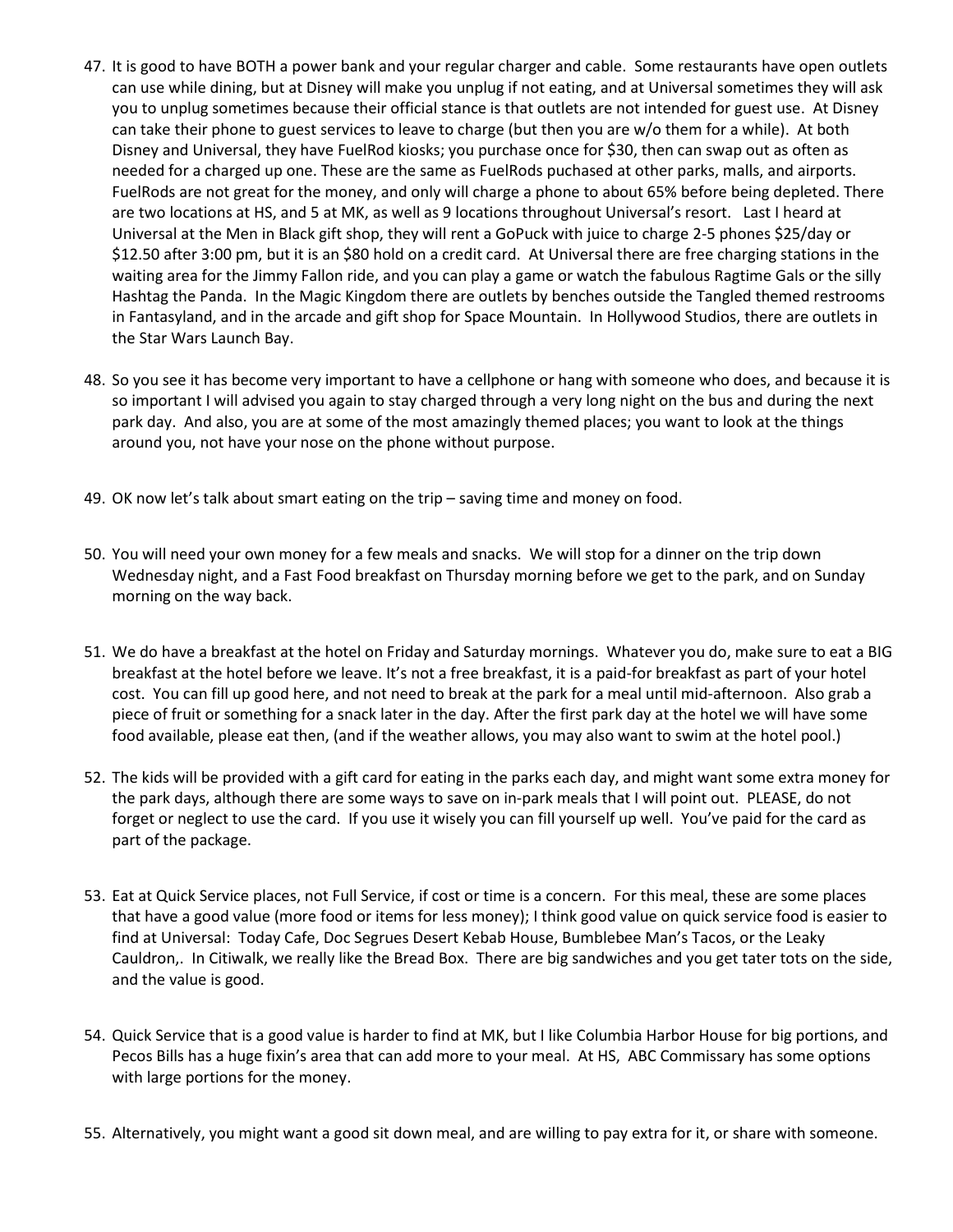- 56. There are a lot of fine restaurants in the Citiwalk area of Universal. We like Toothsome Chocolate Emporium, Cowfish, Antojitos. For sit-down meals at WDW you will almost certainly have to have a reservation. In the app you can search for one even now, and if you don't find a time to eat at the place you want to eat, keep trying especially that day, as they will open up, and sometimes they will take walk-ups, so it is worth asking. Reservations may be easier to get (or lines shorter to buy food in general) if you eat mid-afternoon instead of at the typical lunch/dinner time. I already made a reservation for the 50s Prime Time restaurant in Hollywood Studios, at 3:00 in the afternoon.
- 57. Instead of taking extra money, you might prefer to take a snack. Pack stuff from home that you like and would travel well, like a granola bar or trail mix, and/or grab stuff at hotel breakfast…fruit, bread, cereal box.
- 58. Before you choose to eat somewhere, check the menus –there are some values, use the Phone App to see the whole menu or google it. For example, there are a LOT of places selling a burger at Universal. The price does vary! At Krusty Burger, you can pay \$10.99, at Monster's Café it is \$11.99, at Finnegan's \$13.99, and at NBC Sports Grill a burger is \$15.95.
- 59. Share a meal with someone most portions are HUGE. My husband and I will often split an entrée. You can also eat a children's meal, which is allowed at most sit-down restaurants, and any time at quick service. No one will judge you, if that is enough food for you to be satisfied.
- 60. Eat an appetizer or snack for a meal. That's often more than filling.
- 61. If you order an entrée only or sandwich only, and ask for it without the sides like French fries, they will cut the price back; you may have to ask them to do it.
- 62. Sometimes lunch costs less, so eat a big late lunch instead of dinner, then a smaller snack later.
- 63. Don't get dehydrated. In a Theme Park, NEVER Buy Bottled Water it is \$3.50-\$5.50 for a bottle! Ice water is free at any restaurant or place that sells fountain soft drinks! Some say it tastes funny; if you think so, take some drink packets or drops to flavor it! Some places in the Disney parks have free water-bottle refilling stations now. There are FREE fountain drink refills with meals at Be Our Guest in the MK, or Backlot Express in HS.
- 64. If you buy a drink cup of any kind at Universal, even if it is shaped like Bart Simpson's Head, you get a first fill up free, and each additional refill with fountain sodas is \$1.49. For any size, and for life, if you bring it back on a later trip to Universal. We had two red cups we used for maybe 10 years. There is no longer signage up anywhere about this refill policy, but we never had a problem with anyone honoring it.
- 65. Universal has a refillable Freestyle cup deal that now costs \$16, with free refills all day. On future trips it can be "recharged" for \$9. As family members we would be comfortable to share the same cup, or if we were worried about germs or wanting different drinks, we would get one, pour some into another cup, and then in 10 minutes fill it again. Since each drink costs \$3.29 bought separately, this seemed a good deal for a family or for two sharing. For an individual, you would have to drink more than 5 HUGE drinks to get a break even. If you have someone you are willing to share with, maybe with separate straws (you may have to bring your own as it is getting hard to find straws), or splitting into a separate cup, or if you think you might use it on a future trip again, then it might be a decent deal. Also, there is a discount if you buy more than one refillable cup, (3 or more are \$12.99), so if you have friends getting refillable cups, go together and have one person buy them.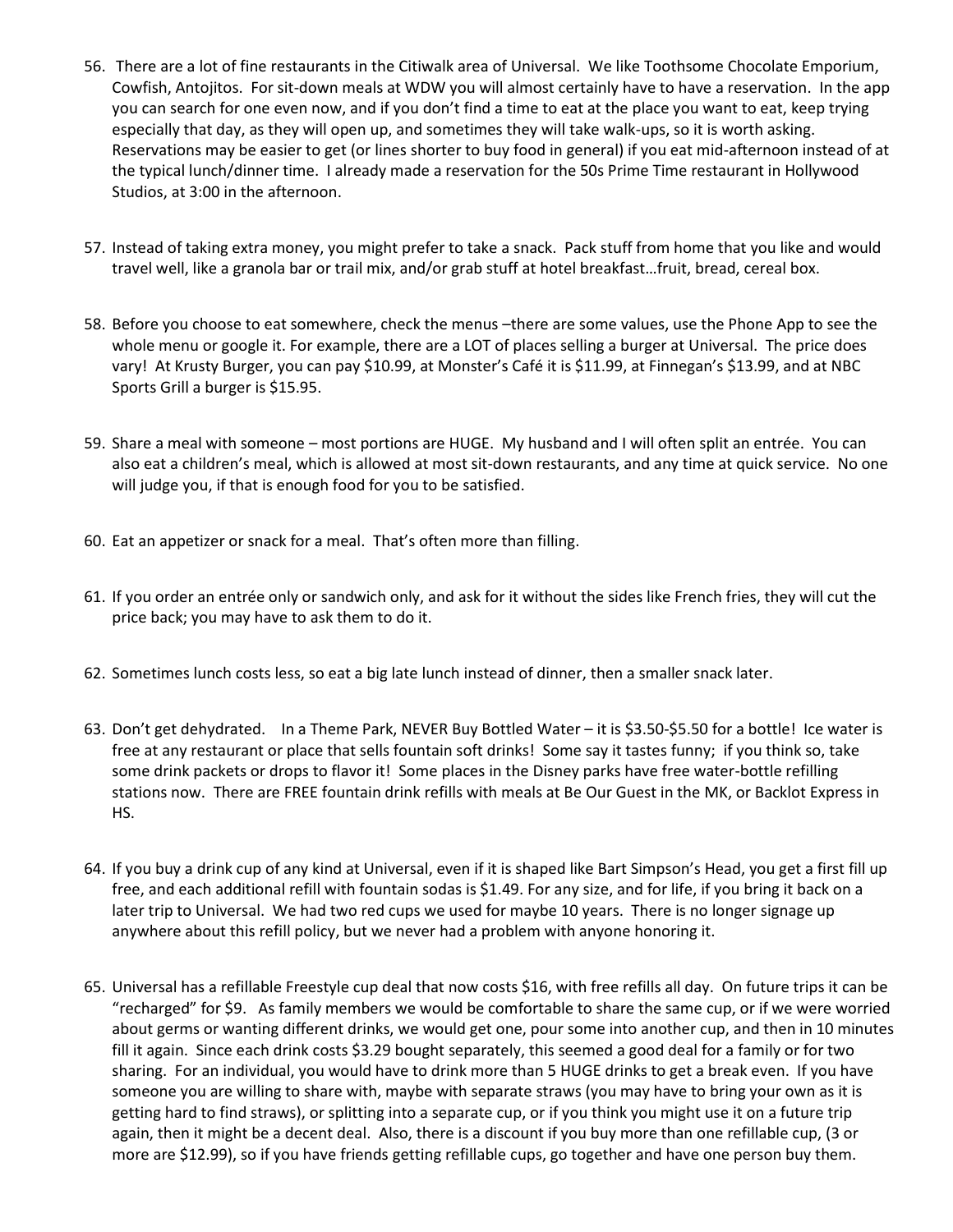Keep in mind that if you buy a Universal cup, either one of the souvenir cups or a Freestyle deal cup, you then do have to carry it around all day.

- 66. Resist the urge to buy a lot of souvenirs. Many are not park specific and way overpriced. You can find a lot of them online for less.
- 67. Photos of the trip can be a great souvenir, and using the packages at the park can put you into the shot. They have begun cracking down on loopholes that worked well for large groups. Memory Maker / Photopass share at Disney is limited to 25 people, and they choose which if more than 25 friends and family in your MDE account. BUT ALL Photopass photogs, attraction photos AND VIDEOS and "magic shots" (ask for them) are included for Everyone who is linked by their tickets/magic bands. I'm trying to find out if you can link the photos to a photopass card from Photographer (NOT your ticket) and then link the card to the account after the fact. There is an unlimited number of photos. After rides tickets and photopass cards must go to the "touch point" next to the preview screen to add it. When we are done, I will download to ONE computer and share copies via google drive.
- 68. My Universal Photos are Run by outside company "Amazing Pictures". You must have the card/lanyard to connect pics but can view and use immediately with their app or Website. There are more FUN photo-ops (spiderman), and on-ride photos are included (no videos), but have to have them edit the pics at shop before leave to add effects and borders. If you have pic taken by photog, they will give you "Starcard" and the store can merge them to the photoexpress but it must be done BEFORE you leave the park for the day. Also HP ride photos and prints must be purchased only at that attraction. Some photoops in main queue (Spiderman, Gringotts) and you won't get if in single rider line. RipRideRocket is not added automatically; you are given a paper receipt to add it online via code number. You can stop to do editing periodically through the day when lines are shorter, to fill in green screens, borders, etc.
- 69. A good souvenir for you. --Get a FREE "First Visit" or "I'm Celebrating" pin from Guest Services. (both parks), or even "Happy Birthday" or "Happy Anniversary" if the timing is right. They are a nice keepsake, and if you wear them in the park all the cast members and some guests will wish you well. Sometimes you get perks, like a cast member who moves you up in line, or once we got a free dessert at a restaurant.
- 70. Character meets are fun, and you can get autographs and/or pics that are a nice souvenir. Some characters still sign personally, but the trend is moving toward getting a pre-signed signature card.
- 71. Pressed Pennies are a fun and cheap collectable.
- 72. No one should neglect to get this one: at MK, there is an interactive "Sorcerers of the Magic Kingdom" game, and a set of 5 game cards with a portal key are FREE, even if you don't complete the game they are a cool souvenir, or a friend who does play the game might like more cards for their set (There are over 70 different cards available). Everyone go get a set, and if you don't want yours later, give them to me! You have to sign up now at the Firehouse on Main Street. (There is a location in Liberty Square area by Ye Olde Christmas Shoppe that is only open sometimes.) There are three levels of play and several missions, and it takes at least a halfhour to play a complete adventure. There are portals for it in all areas except Tomorrowland. You can also buy a home game to use with the trading cards.
- 73. There is also a FREE "Pirate's Adventure: Treasures of the Seven Seas" game in Adventureland. Go to The Crow's Nest in Adventureland, and get a magic talisman and a map; as you complete a mission you get a special "treasure finder card".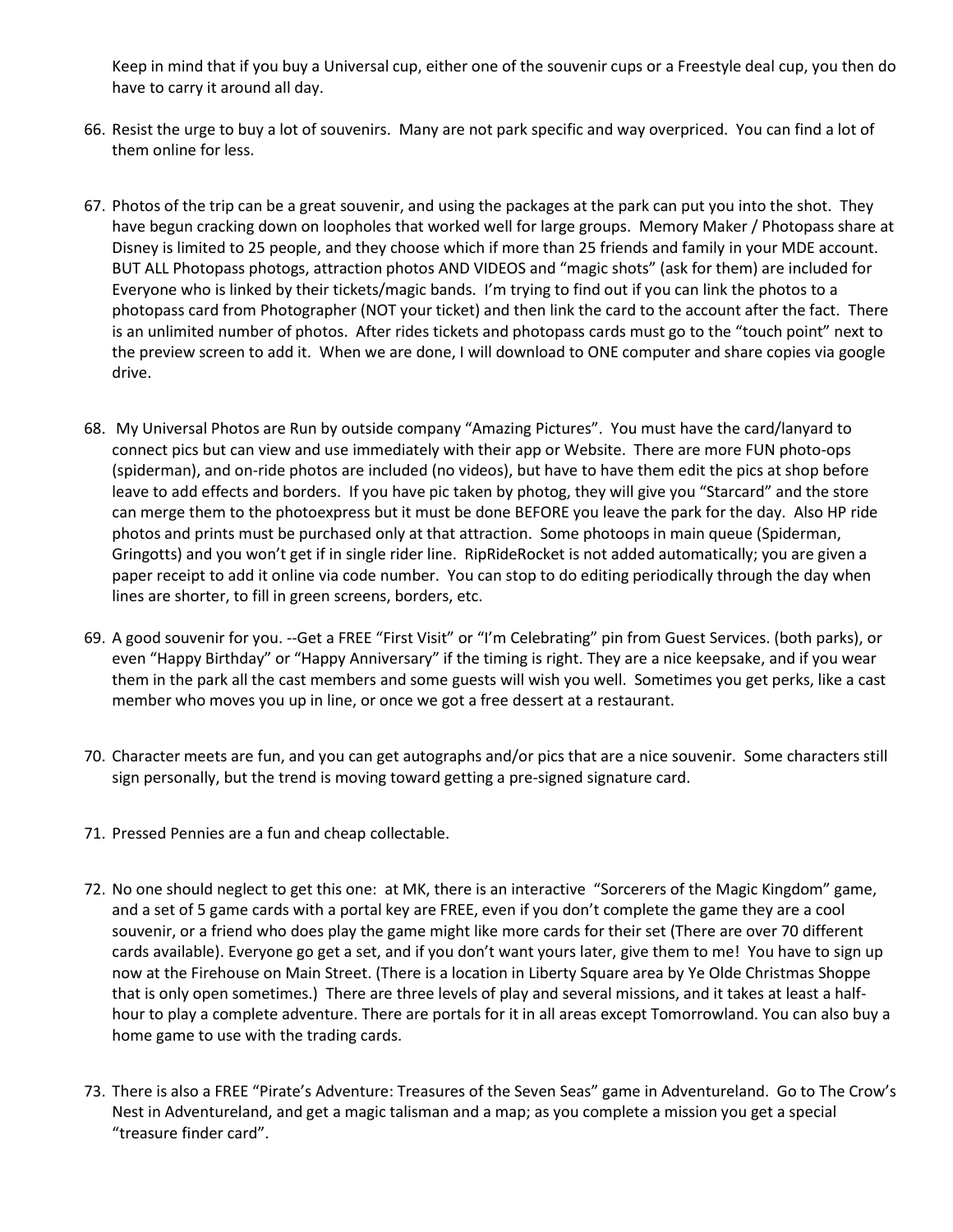- 74. The Interactive Wands in the Wizarding World at Universal parks is very popular it's not free. But it looks kind of cool. I think it is more fun to watch others do the magic.
- 75. Pin-Trading is a big thing in Disney, and less so at Universal. You can buy pins at the parks and then trade with any cast member or other guests for other pins you like better. They say you can also buy pins ahead of time on Ebay and save a lot of money on them, if you think this is something you would like to do.
- 76. Now What if something happens? What do you do? Have phone numbers of others in the group, and chaperones. I always get the cell phone numbers of my group and I start a text group right away. It is also a good idea to write some contact numbers down and put in your bag or lanyard in case your phone goes down. People cannot be paged inside the parks. But cast members and security will call people for you.
- 77. Follow the park rules. Don't cause trouble, don't get in trouble. Mr. Schneider wants to enjoy the park, too, not hang out in Disney jail trying to get you free, or outside the park with you if you are kicked out.
- 78. What do you do if you are injured or become sick? All the chaperones will have a small kit of necessities: painkillers, bandaids, ointments, etc. Ask your chaperone on your text group for help, or any of our chaperones you see in the park. Also, each park has a First Aid location—look on map or ask any CM/TM. They will give you free band-aids and other medical help.
- **79.** Keep Safety in mind—always stay with your group. Students should never be running around the parks alone. Groups of 4-6 are best for rides. It is more fun to hang with your friends, too. At the hotel, parents: we will have paid security there through the night to make sure all the kids stay in the rooms, and no one else comes along. Chaperones will check that the kids are in the room in the evening, and make sure they are roused and ready in the morning, and make it down to breakfast before we go. Security will monitor our hallways inbetween these times.
- 80. It is sad to say you need to watch out for pick-pockets and thieves. Keep your stuff with you or in a locker, or with a trusted friend. Neither park will let you leave bags on the ride platforms. DO NOT leave your bag under a bush or behind a fence and expect it to be there later. If not stolen it will be quickly removed and taken to guest services. Universal has FREE lockers at many of the rides where you might not want to take stuff. They have changed them to be smaller than previously, about 6 inches tall, and they work now with your park ticket, not your fingerprint, so don't put your ticket in there. For the big coasters you have to put everything into the locker, including your phone and the change in your pocket, unless it fastens shut. For some rides you can only take a fanny pack with a three prong closure. At Disney, you can take your bags onto any ride. For water rides, there are PAID lockers there, or you can leave them with a friend. Or take a plastic grocery bag and put your stuff in it on the water ride, and trash the wet bag after. Universal also allows "bag swap" on some but not all rides —a group going through can split up at ride loading area, someone hold the stuff and then after the first ones go on ride, they can hold stuff for them. You have to ask team member at the ride entrance if you can do this. If you can't, they'll make you leave the ride with the bags and you would have to go through the line again.
- 81. What to do if you lose your ticket, your bag, your phone, your glasses, etc.? First, if you know where you lost it, ask a cast member at that location. They can often get it back for you. If you have no idea where it is, go to guest services and report it. Things that get turned in will go there. If they don't have it, you can put in a claim to get it back later if it gets turned in later. If you have a photo of your ticket, you can get them to reissue it for you.
- **82.** DO NOT leave the park! No reason to do this! At Universal, it is ok to go to Citiwalk, but do not ever go past the bag check areas. —**Students who do not stay in contact with their chaperones or who otherwise do not show**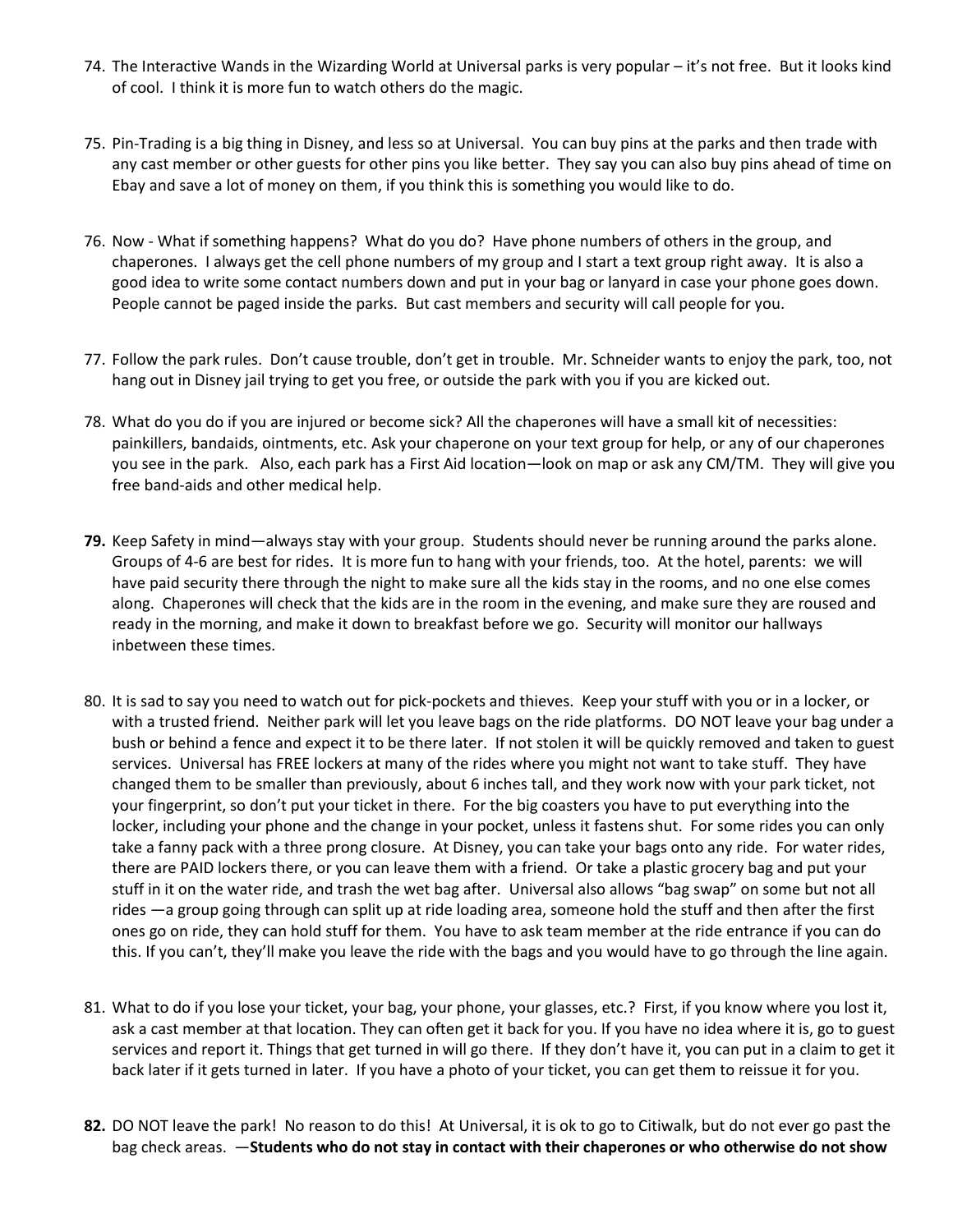**they can be trusted will be required to stick with their chaperone or with Mr. Schneider. Parents will be notified of any serious infractions. If you do something unsafe or serious, or make a pattern of trouble, you might be sent home at your parent's expense.** 

- **83.** OK, these are the Best rides—"Must-dos": UO: Spiderman!!, HP&Forbidden Journey, Gringotts, Hogwarts Expr, Mummy, Men in black, Hulk. Other good stuff: Jurassic Park, Raptor Encounter, Rip Ride Rocket, ET, Simpsons, Jimmy Fallon, Kong. Transformers, Dr. Suess stuff!! (GREAT water rides in Toon Lagoon, but they SOAK you!) Check out: Knight bus, Mystic Fountain, Shrek meet & greet, Transformers meet & greet**.**
- 84. MK 7 Dwarves Train (longest lines), Big Thunder Mountain, Haunted Mansion, Pirates of Caribbean.
- 85. HS Millenium Falcon Smuggler's Run, Rock&Roller Coaster, Slinky Dog, Star Tours, Tower of Terror, Toy Story Midway Mania
- 86. Great shows are -UO: Don't miss the Horror Makeup Show!, Blues Bros Show, Beedle the Bard, Celestina and Banshees, Animal Actors, Ollivanders. The evening shows are TBD (Show times at Universal are only posted two weeks in advance), I would expect the "Nighttime Lights at Hogwarts Castle" to be running from dusk to park close at IOA, and the Mardi Gras Parade at 6:15. They may not have the Cinematic Celebration show in US during Mardi Gras, which is a shame. The new evening show on the lagoon is very good, and the projection show on the Hogwarts Castle is amazingly good, but a crowded mess to view it. We will be there for the Mardi Gras Festival and both nights there will be a family friendly Parade with new floats, and food booths with special Cajun cooking.
- 87. At MK there is the Festival Parade at 3:00, and the Fireworks and Projection show "Happily Ever After" 8:00 pm
- 88. Hollywood Studios has several shows, I like the Indiana Jones show, and there are TWO nighttime shows, both at same time, at 8:00 on park closing: Fantasmic, and Star Wars: A Galactic Spectacular. You will need to make a choice there.
- 89. Now here's some notes on what is new, or different, or stuff to watch for:
- 90. UO: Terminator 2 is gone, are replacing with Jason Bourne. It is supposed to open this spring at no announced date yet, so watch to see if it is doing soft openings while we are there. The new ride "Hagrid's Magical Motorbike Adventure" is a very hot new ride, highly acclaimed, and will have the longest lines. It also is very technical and tends to go down a lot. I hear that the actual wait time is usually half to two-thirds the posted time, because they are padding it because it does go down frequently. It also almost always closes a couple of hours before the park closes, so don't hope to ride it at the end of the day.
- 91. In the Magic Kingdom, the newest ride is 7 Dwarves Mine Train, but it has been there a few years now. They are building a new TRON ride in Tomorrowland, and because of that the Railroad will not be running. Splash Mountain will also be closed while we are there. The nighttime fireworks is a relatively new show.
- 92. At DHS The whole park is newly refurbed. Toy Story Land and Star Wars Galaxy's Edge are new additions. Watch for a soft opening of Micky & Minnie's Runaway Train Adventure, which is possible as it is supposed to have its grand opening in just about two weeks after our trip. A soft opening means that it opens without any